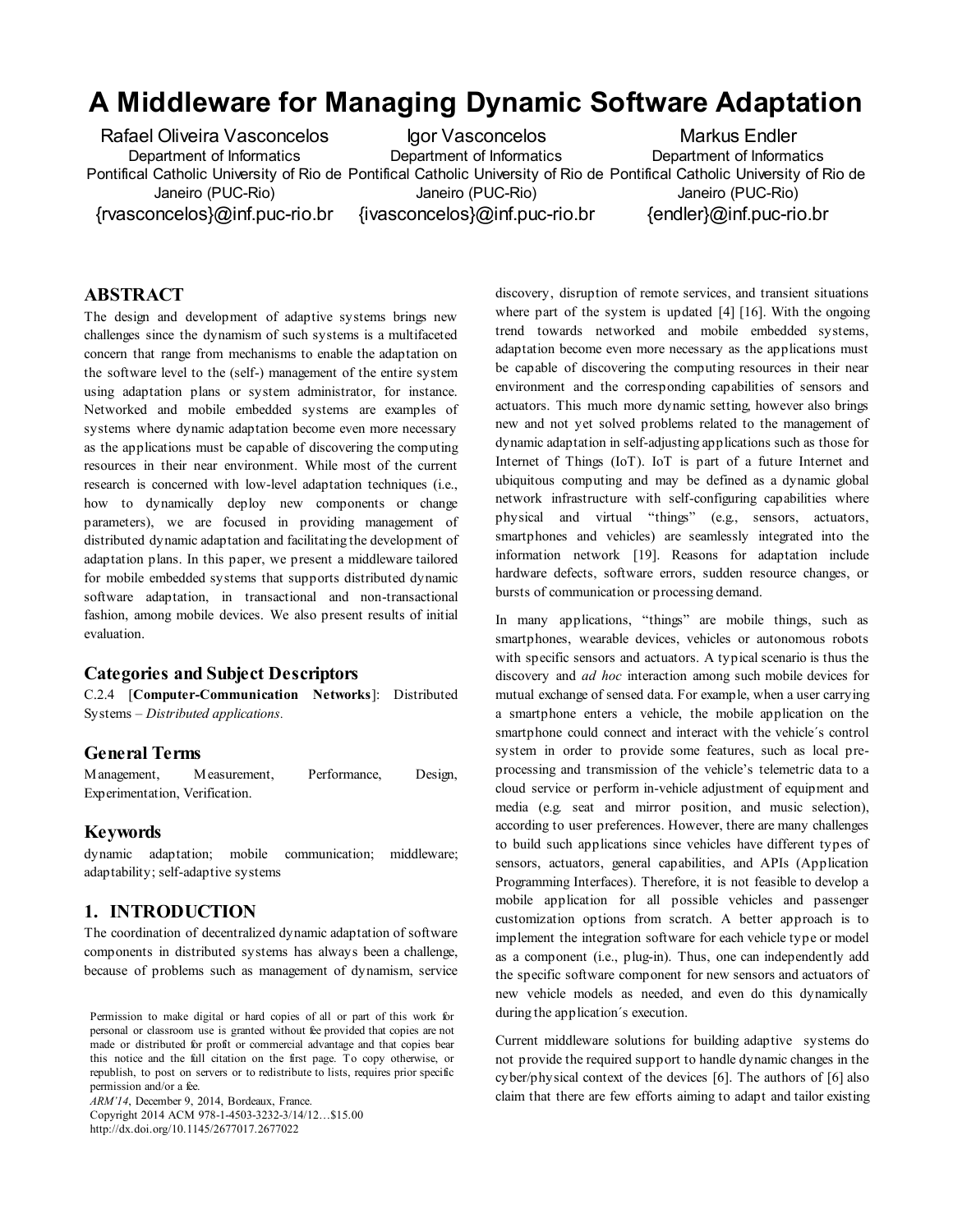software to the specific aspects of IoT (e.g., high dynamicity and distribution, real-time reactivity, resource constraints, and error/defect-prone environments). One should also add scalability, fault- and connectivity-tolerance, mobility support and dynamic adaptation as further important issues when designing software for Internet of *Mobile* Things (IoMT) systems. To the best of our knowledge, there are no other work that cope with all the aforementioned aspects. As the main goal of our research is to manage and facilitate the development of adaptive systems, we present an approach that supports distributed dynamic adaptation, in transactional and non-transactional fashion, among Mobile Nodes (MNs) for adaptive systems.

The remainder of this paper is organized as follows. Section 2 provides an overview of the key concepts and technologies used in our approach. Section 3 presents our proposed approach for mobile dynamic adaptation and gives some details about the implemented prototype. Section 4 shows initial performance results of our prototype. Section 5 reviews some of the most relevant works related to ours. Finally, Section 6 contains concluding remarks and discusses future work on the central ideas presented in this paper.

### **2. BASIC CONCEPTS**

This section presents and discusses the main concepts and technologies that underlie our approach for dynamic adaptation.

### **2.1 Scalable Data Distribution Layer (SDDL)**

SDDL [18] is a communication middleware that connects stationary DDS (Data Distribution Service) [13] nodes of a wired "core" network with MNs that have an IP-based wireless data connection. SDDL employs two communication protocols: Real-Time Publish-Subscribe RTPS Wire Protocol [13] for the wired communication within the SDDL core network, and the Mobile Reliable UDP protocol (MR-UDP) [3] for the inbound and outbound communication between the core network and the mobile nodes. DDS delivers many advantages in performance, scalability, availability and QoS (Quality Of Service) mechanisms [1] [17] and defines a fully distributed Peer-to-Peer (i.e., brokerless) and scalable middleware architecture based on the Real-Time Data-Centric Publish-Subscribe (DCPS) communication model [17]. SDDL provides a communication infrastructure to interconnect mobile devices so to build IoMT systems.

As part of the SDDL core, the Gateway plays an important role concerning our work. It defines a unique point of attachment for connections with the mobile nodes. Thus, the Gateway is responsible for managing a separate MR-UDP connection with each of these nodes, forwarding any application-specific message or context information into the core network, and in the opposite direction, converting DDS messages to MR-UDP messages and delivering them reliably to the corresponding Mobile Node(s).

### **2.2 Dynamic Software Adaptation**

Dynamic software adaptation aims at behavioral, functional or structural modification of a software component (e.g., class, service, module or functionality, for instance) at run-time [9]. It allows systems to act in response to new application requirements and/or context changes in the physical and/or virtual execution environments [6] [16]. For example, aircraft avionics systems must respond and adapt quickly to situations such as hardware/software defects and sudden changes of resource availability, in order to allow continued and safe operation [15]. Due to the mobility of things in IoMT system, the availability of different sensor/actuator technologies at each place may vary constantly and unexpectedly. Moreover, the need of introducing new (or else optimizing existing) in-network processing functionalities, and the need to change the IoMT system's adaptation capabilities, for instance, are also some examples where dynamic software adaptation is required in IoMT.

The two most popular approaches to perform software adaptation are parameter and compositional adaptations [9] [10]. Parameter adaptation is related to the change of software parameters (i.e., tunable variables) with the aim of modifying the system's behavior. Adjusting software parameters may enhance the system's suitability to the current context (e.g., system overload). However, with parameter adaptation, it is impossible to deploy new software components or algorithms into a running system, and hence this type of adaptation is usually not sufficient for extending a system's functionality or capabilities. Conversely, compositional adaptation enables not only simple parameter modification and component selection (i.e., selection of different strategy implemented at the design time), but also the dynamic exchange/addition of algorithms and protocols in the system, in order to cope with the new requirements and context situations that may arise after software deployment [16] [10]. Thus, compositional dynamic software adaptation is required for applications/systems which are faced with unforeseen requirements, heterogeneous and evolvable technologies, and unexpected situations [9], such as in IoMT.

### **3. SYSTEM ARCHITECTURE**

With the aim of facilitating the development of adaptive applications for IoMT, our approach (**Error! Reference source not found.**) supports both parameter and compositional adaptation. One of the most widespread approaches in software engineering is to separate the application's business logic from adaptation logic [8] [4] [9] [6]. Following this trend, we provide an API where adaptation engineers, the ones responsible for building the application´s adaptation plans, can register for notifications of system events (e.g., availability of new devices, component failure reports, and other application-specific events) so as to create specific adaptation plans and tasks, as means of reacting to those events.

All adaptations performed at the MNs are driven and orchestrated from the SDDL Core Network, where *Adaptation Manager* monitor all MNs, manage software component deployments, and coordinate the execution of the adaptation actions by the MNs.

The Adaptation Managers are responsible for coordinating the system-wide adaptation process (e.g. deployment of new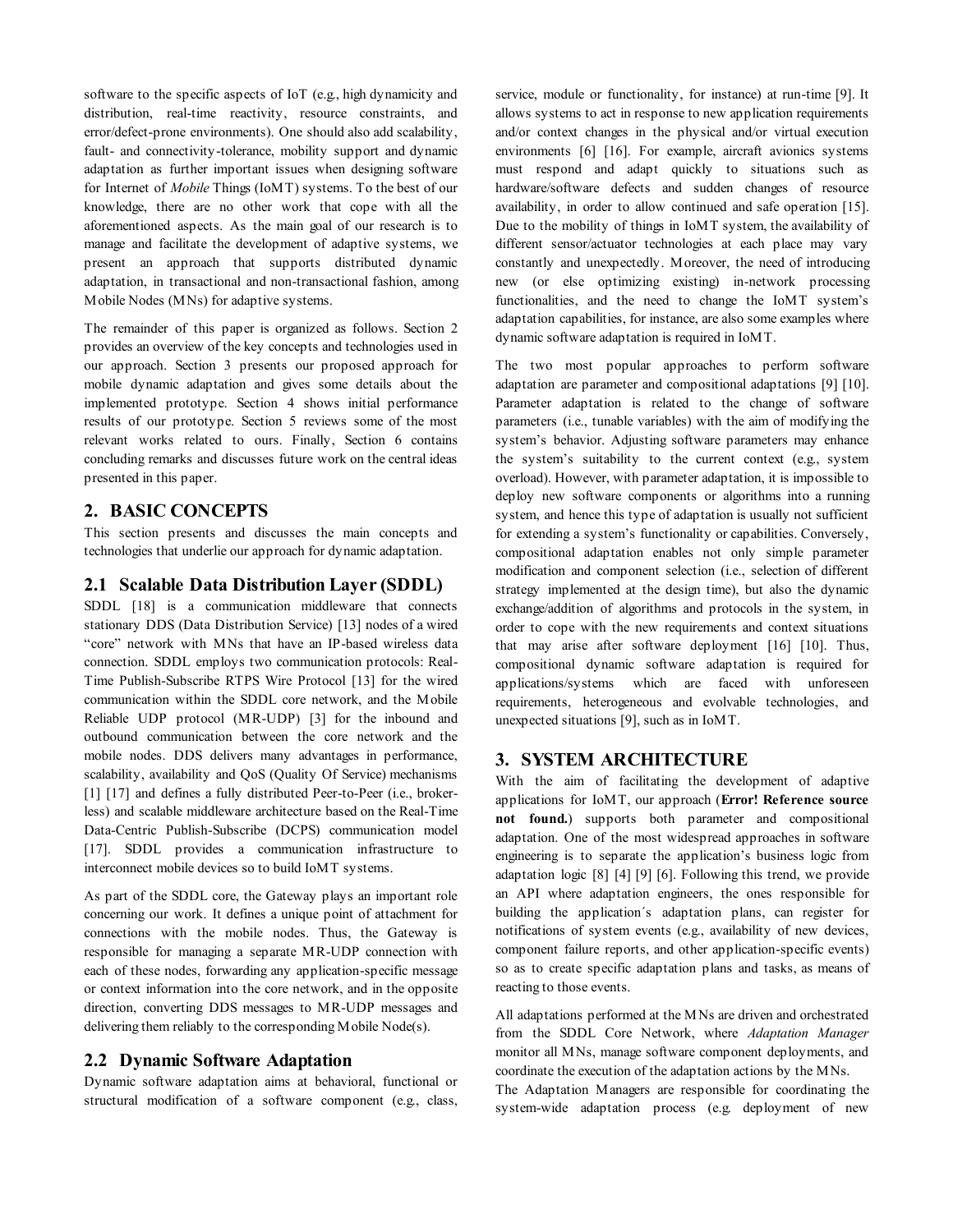software components or customization of application´s parameters) on many mobile nodes. It consists of three modules: *Monitoring Manager*, *Global Repository Module*, and *Global Adaptation Service*. The Monitoring Manager is responsible for discovering and monitoring resource usage at the MNs (e.g., available sensors/actuators, available core memory, and version of the components deployed) yielding this information as input for the global adaptation management processes. The Global Repository Module stores components that may be deployed to the MNs. Finally, the Global Adaptation Service is responsible to initiate and coordinate the execution of all the operations that encompass the decentralized, system-wide adaptation. For example, if the global adaptation is the deployment of a new functionality to several MNs, which may consist of some components, the Global Adaptation Service will send the code that implements the new functionality to all MNs and then verify whether all MNs successfully deployed it.



**Figure 1. Overview of the proposed approach**

Our approach further requires following three components executing on the MNs: *Monitoring Service, Mobile Client Repository Module* and *Mobile Client Adaptation Service*. The Monitoring Service continuously monitors the MNs looking if there is any change in the MN´s environment (e.g., MN became aware of a new sensor, for example at a nearby smart device), and if so, informs the Monitoring Manager at the Adaptation Manager in the SDDL Core. The Mobile Client Repository Module stores components previously received from the Adaptation Manager so to avoid the need for resending components in case of a MN reboot. In this way, the MN is able to restore its latest state (i.e., all the deployed components). The Mobile Client Adaptation Service is the mechanism that executes the adaptation at the MN (e.g., deployment of a new functionality) and informs the Adaptation Manager whether this operation could or not be successfully performed.

### **3.1 Management of Distributed Adaptation among MNs**

While some adaptations affect only a single MN with no impact on other MNs, such as the example of the interaction among vehicles and MNs, other situations require that adaptations be

performed in parallel in some, or even all, MNs. To illustrate the latter case, consider a situation where the Adaptation Manager needs to update a component used for the interaction between MNs (e.g. a new communication protocol module, or a specific cryptography algorithm). Thus, the Adaptation Manager has to inform that all, or none, online MNs should perform the deployment of the new component. We call this sort of adaptation as *transactional adaptation*, in contrast to *non-transactional* adaptation. The transactional adaptation was designed to ensure that all online MNs involved in such adaptation successfully execute an adaptation plan (i.e., execute the same steps without errors), or there is no change on the online MNs. Whether some MN goes offline during the procedure, the Adaptation Manager drives a rollback and the SDDL guarantees that the offline MNs receive the messages when they go back online. To the best of our knowledge, our work seems to be the first one that supports transactional and distributed dynamic adaptation over MNs.

An adaptation plan may be composed of a sequence of *commands*, i.e. actions that are executed at the MNs. Currently, the implemented commands are *insert*, *remove*, *enable* and *disable* a component, plus *update* a component instance. Using the previous example of updating the communication protocol, the adaptation plan for such case has the following commands: insert (deploy) component, enable component and update component's instance. In a transactional adaptation, the update command generates a second command, *commit update*. Thus, in the first phase, MNs inform whether they are able to update the component's instances and, in the second phase, they conclude the update process by committing all changes.

As a dynamic adaptation may cause some error or side effect (e.g., degrading the system´s performance), we support *adaptation rollback*. Thus, if some adaptation causes any undesirable situation, the Adaptation Manager is able to restore automatically the system to the previous system´s valid configuration. Considering that some MN failed to update the component's instances in our example, the commands to restore the system are *rollback update*, *disable component* and *remove component*.

#### **3.2 Implementation Details**

Two key artifacts on our implementation are the component itself and the wrapper (i.e., a kind of Java proxy). The component is the software artefact that may be dynamically deployed on MNs or may be updated for a newer version. When we update a component *A*, we have to update all previous instances of component A. For such, we need a mechanism able to transparently update the component instances and to keep their references for the application [4]. Thus, we have developed the wrapper, which is a container for component instances, that manages the dynamism related to the process of update component instances. In order to be managed by the wrapper, the component must implement a simple interface, shown in [Figure](#page-3-0) 2. With the IComponent interface, the wrapper is able to initialize a component and to transfer the state (i.e., any variables and values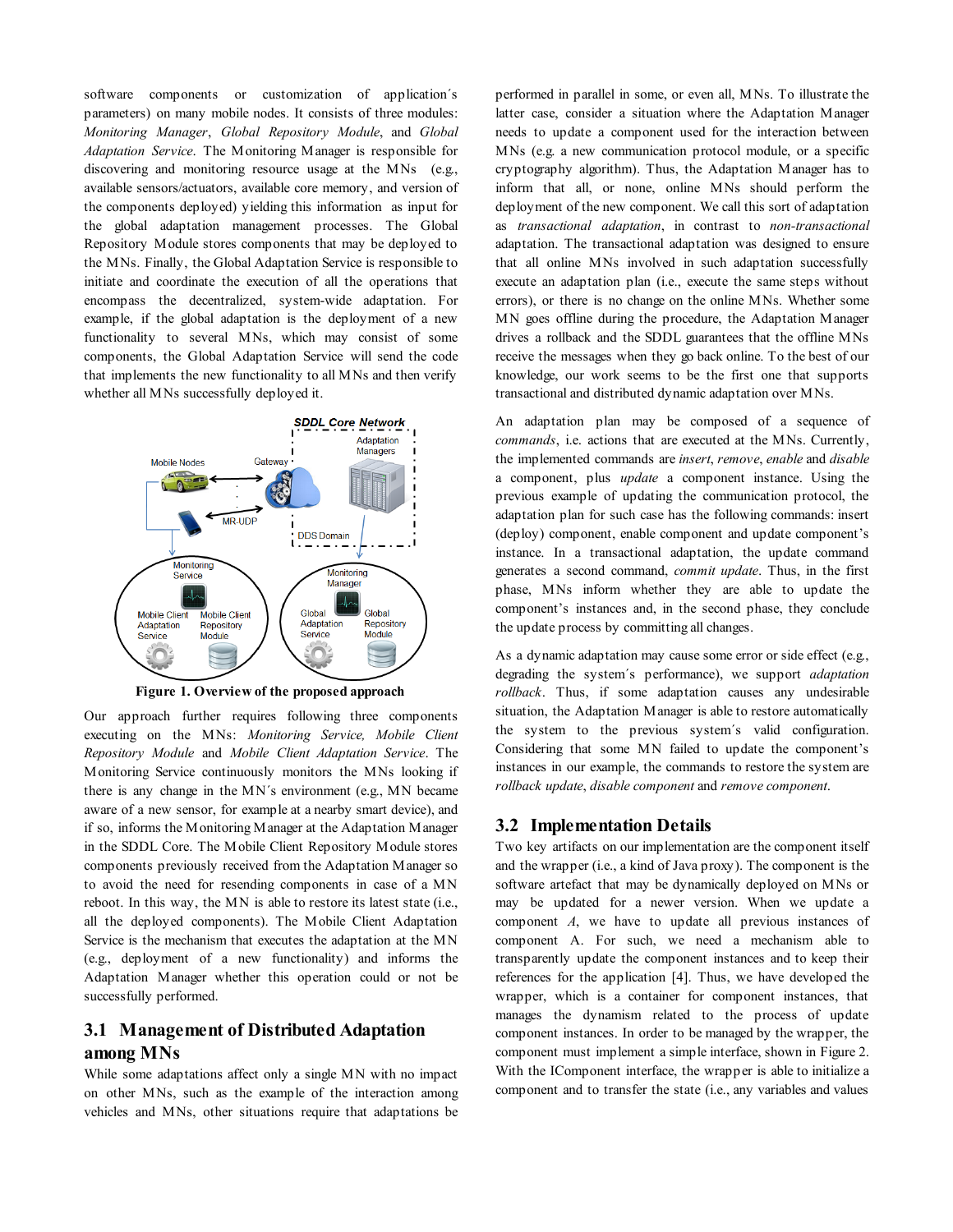that has to be passed to clone the state from the old to the new instance) from one component to another.

```
public interface IComponent<State, Parameters> {
 public boolean initialize (Parameters state);
 public boolean loadState (State state);
 public State getState();
Ä
```
#### **Figure 2. IComponent interface**

<span id="page-3-0"></span>[Figure](#page-3-1) 3 exemplifies the implementation of a component. This component has three methods (foo, bar and doWork) related to its own logic and other three methods related to the dynamism. Although the component implementation does not need to know how the update process is done, it needs to be aware that an update process may occur.

```
public class ComponentTestAlternative
              implements ComponentInterfaceTest {
 private String state;
 public void foo() {
 public void bar (final String paramenter) {
 public void doWork(final int number) {
  @Override
 public boolean initialize (final String state) {
    this.state = state;
    return false;
  @Override
 public boolean loadState(final String state) {
   this.state = state;
    return true:
  @Override
 public String getState() {
   return this.state:
  Þ
Ï
```
#### **Figure 3. Example of a component implementation**

<span id="page-3-1"></span>On the other hand, the Adaptation Manager exposes only the method *sendAdaptationPlan()* to the adaptation engineer at the current development stage. An *adaptation plan* consists of a list commands (e.g., insert or remove component) to be executed at the MNs, a list of commands that were already executed, another list containing the MNs involved in such adaptation plan, and a flag informing whether the plan is transactional or not. The list of the executed commands is applied when a transactional adaptation plan fails and it has to be undone using the rollback capability. With the aim of managing the transactions, the Adaptation Manager applies the traditional 2PC (Two-Phase Commit) protocol [11] at this point. Though newer atomic commit protocols (ACPs) has been proposed specific for mobile environments [12], the 2PC protocol was chosen for validation purpose only due to its implementation simplicity.

## **4. PRELIMINARY PERFORMANCE TESTS AND RESULTS**

So far, we have developed and tested only some features of our approach. More specifically, we implemented just nontransactional and compositional adaptation into our current prototype. Hence, we are currently able to deploy new components and update existing components at the MNs. In our performance tests, we have measured the time required to deploy and to update a component (with non-transactional adaptation), as well as the overhead of invoking (i.e., calling) a component through our component wrapper. We also tried to identify the impact of an adaptation on the regularity of a data flow produced by a MN.

#### **4.1 Experimental Setup**

Our hardware test was composed of Dell Laptop Intel i5-3210M 2.5GHz, 8GB DDR3 1333MHz and Wi-Fi (802.11n) interface running Windows 8.1 64 bits, Dell Laptop Intel i5 M 480 2.66GHz, 8GB DDR3 1333MHz and Wi-Fi (802.11n) interface running Ubuntu 12.04 LTS 64 bits, and a Fast Ethernet router with 802.11n wireless connection. Our prototype has been implemented using the Java programing language and we have simulated the MNs as a Java application.

In order to evaluate the time required to deploy or update a component, we did two experiments. One experiment measured the elapsed local time on the MN to complete the deployment/update of the component. In each case, we repeated the experiment 10 times. The JAR (Java ARchive) file that encapsulates the deployed component has 1.5KB (kilobytes) and the Java class that represents the component has 51 lines of code. While the first experiment measured the local time, the second experiment measured the Round-trip Delay (RTD), which encompasses the time interval from the instant of time the Adaptation Manager sends the adaptation plan until it receives an acknowledgment informing that all MNs completed the execution of all commands that compose the adaptation plan, of both transactional and non-transactional adaptations. We repeated the latter experiment with 1, 10 and 100 MNs. Finally, with the aim of assessing the invocation overhead that our wrapper imposes, we measured the time of 50,000 calls using direct invocation (i.e., calling the component's method without our wrapper) and invocation through the wrapper that represents the component.

#### **4.2 Results**

The results of the two experiments that measure the time required to deploy/update a component and the RTD of the transactional and non-transactional adaptations are shown in [Table 1.](#page-4-0) The confidence level for all results is 95%. The deployment of a component on the MN took 2.03 ms on average, while the process of update a single component instance took 0.05 ms on average. While the number of MNs was increased in a ratio of 100 times, the RTD increased 16.38 times for the non-transactional adaptation and 8.55 times for the transactional adaptation. Comparing the non-transactional adaptation with the transactional one, the overhead imposed by the transactional mechanism was 170.92%, 52.11% and 41.41% for 1, 10 and 100 MNs, respectively.

The time elapsed to execute 50,000 times the component´s method was 467.36 ms using the wrapper and 452.76 ms calling directly the component´s method. Thus, the overhead imposed by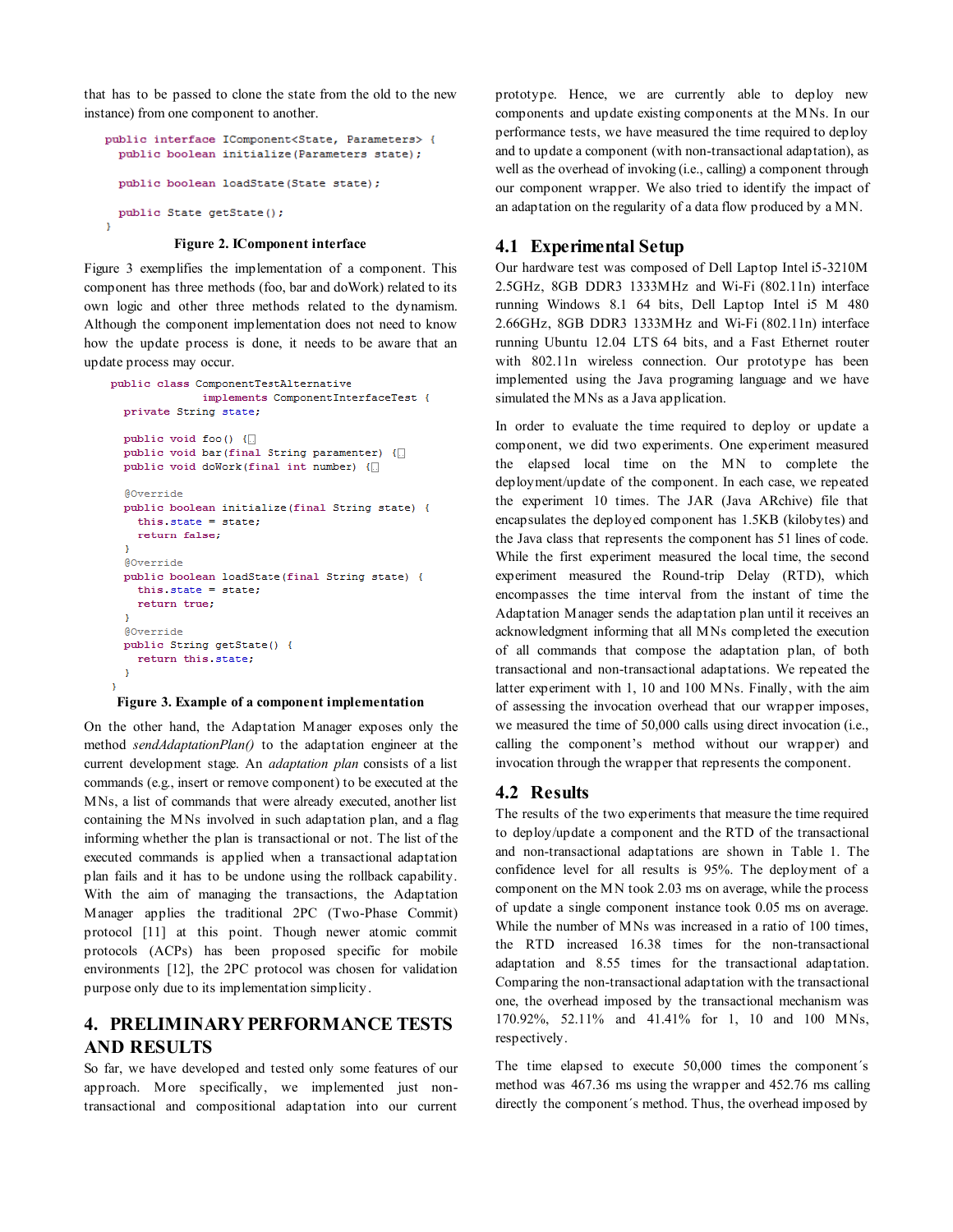our wrapper was 3.22%, which seems to be reasonable for the most of the applications considering the functionality provided by the wrapper.

<span id="page-4-0"></span>

| Table 1. Time required to deploy and update a component, |  |
|----------------------------------------------------------|--|
| and to execute an adaptation plan                        |  |

| Experiment                              | Mean<br><b>RTD</b> | <b>Standard</b><br>Deviation | Confidence<br><b>Interval</b> |
|-----------------------------------------|--------------------|------------------------------|-------------------------------|
| <b>Local Deployment</b>                 | $2.03$ ms          | 0.23                         | $+/-0.14$ ms                  |
| <b>Local Update</b>                     | $0.05$ ms          | 0.01                         | $+/-0.01$ ms                  |
| Non-transaction 1<br><b>MN</b>          | 5.64 ms            | 0.41                         | $+/-0.25$ ms                  |
| <b>Non-transaction 10</b><br><b>MN</b>  | 23.95 ms           | 1.44                         | $+/-0.89$ ms                  |
| <b>Non-transaction 100</b><br><b>MN</b> | 92.37 ms           | 2.10                         | $+/-1.30$ ms                  |
| <b>Transaction 1 MN</b>                 | $15.28 \text{ ms}$ | 0.85                         | $+/-0.53$ ms                  |
| <b>Transaction 10 MN</b>                | $36.43 \text{ ms}$ | 4.30                         | $+/-2.67$ ms                  |
| <b>Transaction 100 MN</b>               | 130.62 ms          | 10.07                        | $+/-6.24$ ms                  |



**adaptation plan**

### **5. RELATED WORK**

Although not exhaustive, the works discussed in this section are the most relevant ones we encountered with respect to our approach. The work by [14] proposes a mobile application – Mobile Sensor Hub (MoSHub) – that allows a variety of different sensors to be connected to a mobile phone. The authors developed an architecture to dynamically interconnect sensors to a mobile application by generating a wrapper class. While the MoSHub approach is tailored for generating wrappers class for sensor devices, our approach is more general and intends to perform generic dynamic adaptation on mobile applications. Hence, dynamic configuration of sensor would be one use case for us. Authors [14] also do not discuss about features such as scalability, fault tolerance and distributed adaptation, for instance.

Another relevant work to us is the one proposed by [2]. The authors present an architectural model addressing flexible and adaptive composition of services in Very Large Scale (VLS) IoT systems by exploiting the concepts of service orchestration (i.e., centralized approach) and choreography (i.e., decentralized

approach). While the authors follow a service orchestration/choreography model, which seems to be more adequate for web applications, we chose following the serviceoriented component approach [4] [5]. Although the authors address VLS IoT systems, there is no information about how the architecture achieves scalability, and how the adaptation engineer defines the service composition.

iPOJO (injected Plain Old Java Object) [5] [4] is a service-oriented component framework that aims to simplify the development of dynamic service applications. The iPOJO framework is implemented on top of the OSGI (Open Service Gateway initiative) [7] service platform, which is a framework to deploy services in a centralized and non-distributed environment. The basic idea of iPOJO is using containers to inject handlers with the aim of managing non-functional behavior, such as dynamism and service discovery. The most remarkable differences among iPOJO and our approach is that it completely adheres to the Service-Oriented Computing (SOC) and there is no notion of distributed adaptation that involves many MNs. On the other hand, by being inspired by SOC, we can create an adaptation plan logic to decide which components (or services) have to be deployed on each MN. Thereby, we can enable the development of autonomic managers in charge of managing the whole system. Although such differences, we share ideas such as the concept of containers (or wrappers) and handlers, and the separation among the business logic and the non-functional properties such as dynamism.

### **6. CONCLUSION AND DISCUSSION**

In this paper, we propose an approach to manage the complexity of building adaptive mobile application. Instead of managing lowlevel adaptation techniques (i.e., how to dynamically deploy new components or change parameters), we are focused in providing management of distributed dynamic adaptation and facilitating the development of adaptation plans. Hence, the main contributions of this paper are (i) the design of (non-) transactional distributed adaptation, (ii) the design of an interface to decompose the system in small and independent components, and (iii) an evaluation that validates and measures our prototype. Several studies have been conducted in the field of middleware for adaptive applications; however, most current efforts does not take into account problems such as mobility, scalability and manageability. Problems such as parametric variability and adaptation reasoner, which is responsible for deciding when an adaptation is required, which alternative best satisfies the overall system goal, and what adaptation operations are needed in order to drive the system to the next state (i.e., an optimal state or state with a new functionality), are not covered by our research. On the other hand, we are focused in providing scalable management of coordinated and distributed dynamic adaptation, and facilitating the development of adaptation plans.

Security is an important concern for many real systems, particularly for distributed systems since there is communication involved with other devices, things and services, for instance. Therefore, authenticity, integrity and confidentiality emerge as